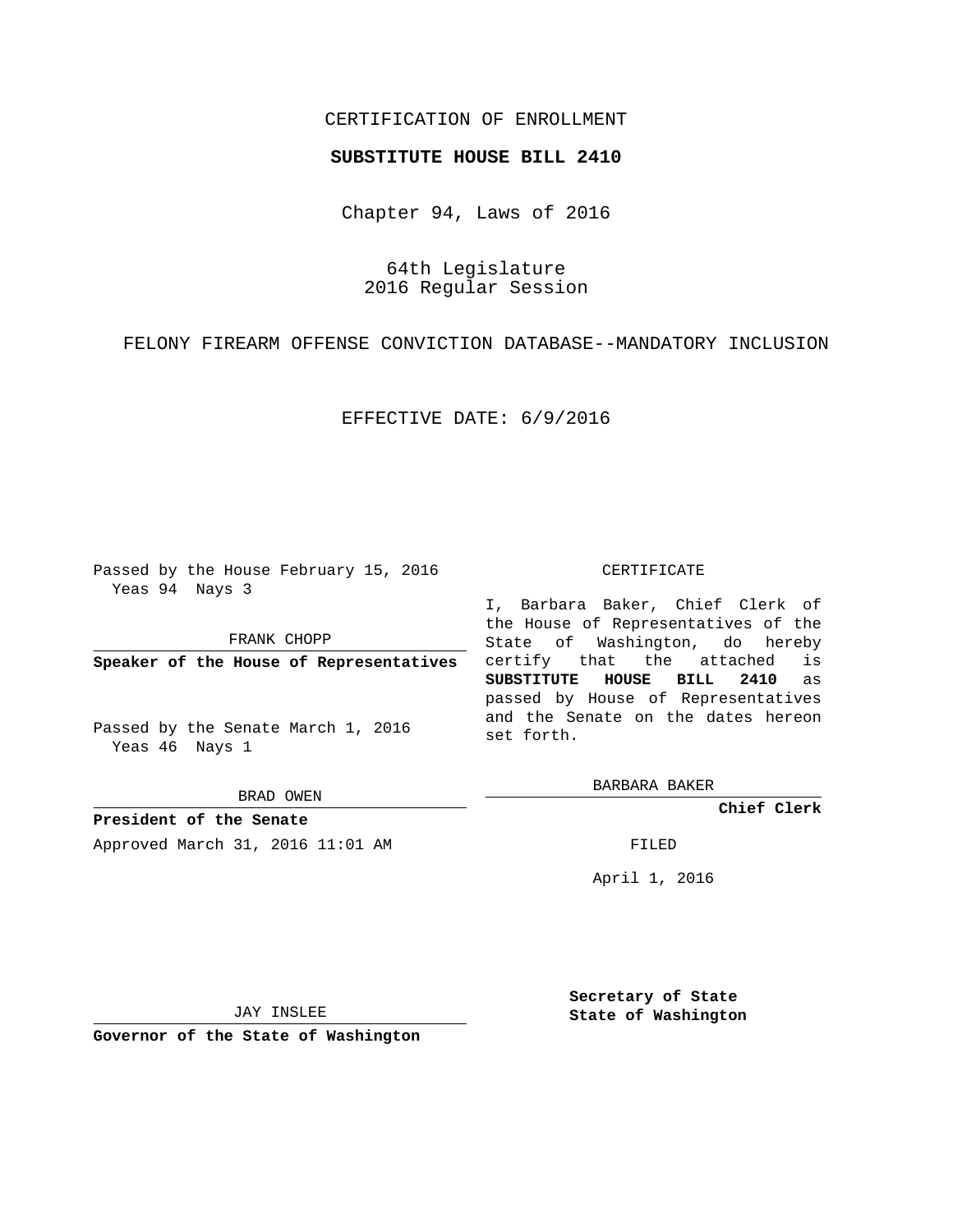## **SUBSTITUTE HOUSE BILL 2410**

Passed Legislature - 2016 Regular Session

**State of Washington 64th Legislature 2016 Regular Session**

**By** House Judiciary (originally sponsored by Representatives Hayes, Orwall, Klippert, Goodman, Griffey, Fitzgibbon, Magendanz, Muri, and Ormsby)

READ FIRST TIME 02/05/16.

1 AN ACT Relating to requiring information about certain criminal 2 defendants be included in the felony firearm offense conviction 3 database; and amending RCW 9.41.330.

4 BE IT ENACTED BY THE LEGISLATURE OF THE STATE OF WASHINGTON:

5 **Sec. 1.** RCW 9.41.330 and 2013 c 183 s 3 are each amended to read as follows:6

7 (1) On or after ((July 28, 2013)) the effective date of this section, except as provided in subsection (3) of this section, whenever a defendant in this state is convicted of a felony firearm offense or found not guilty by reason of insanity of any felony firearm offense, the court must consider whether to impose a requirement that the person comply with the registration requirements of RCW 9.41.333 and may, in its discretion, impose such a 14 requirement.

15 (2) In determining whether to require the person to register, the 16 court shall consider all relevant factors including, but not limited  $17$  to:

18 (a) The person's criminal history;

19 (b) Whether the person has previously been found not guilty by 20 reason of insanity of any offense in this state or elsewhere; and